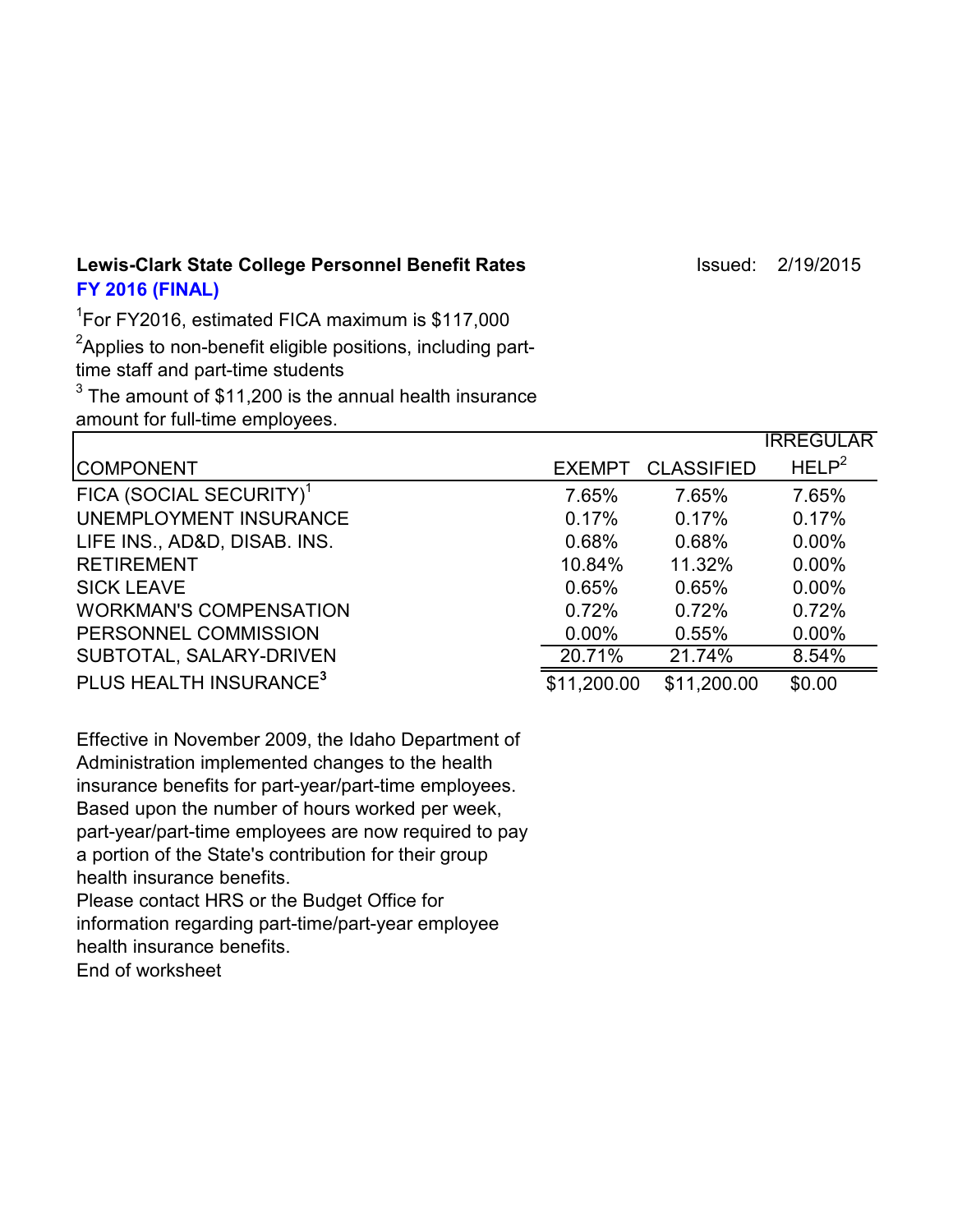## **FY2016 Fringe Benefit Costs**

## **Full-time Exempt Staff/Faculty**

Effective July 1, 2015

| <u>*Exempt Staff Minimum</u> |             |                 |                  |            |       |                  |                  |                 |        |        |                       |
|------------------------------|-------------|-----------------|------------------|------------|-------|------------------|------------------|-----------------|--------|--------|-----------------------|
|                              |             |                 | Life, ADD        |            | Sick  | Workman's        | Pers.            |                 |        | Total  | Fringe As             |
| Annual                       | <b>FICA</b> | Unemp.          | Disab.           | Retirement | Leave | Comp             | Comm.            | Health          | Total  |        | Personnel % of Annual |
| Salary                       | 7.65%       | 0.17%           | 0.68%            | 10.84%     | 0.65% | 0.72%            |                  | 0.00% \$933/mth | Fringe | Cost   | Salary                |
| 30,000                       | 2,295       | $\overline{51}$ | $\overline{203}$ | 3,252      | 195   | $\overline{216}$ | $\overline{0}$   | 11,200          | 17,412 | 47,412 | 58%                   |
| 30,805                       | 2,357       | 52              | 208              | 3,339      | 200   | 222              | $\boldsymbol{0}$ | 11,200          | 17,578 | 48,383 | 57%                   |
| 31,000                       | 2,372       | 53              | 209              | 3,360      | 202   | 223              | 0                | 11,200          | 17,619 | 48,619 | 57%                   |
| 32,000                       | 2,448       | 54              | 216              | 3,469      | 208   | 230              | 0                | 11,200          | 17,826 | 49,826 | 56%                   |
| 33,000                       | 2,525       | 56              | 223              | 3,577      | 215   | 238              | 0                | 11,200          | 18,033 | 51,033 | 55%                   |
| 34,000                       | 2,601       | 58              | 230              | 3,686      | 221   | 245              | 0                | 11,200          | 18,240 | 52,240 | 54%                   |
| 35,000                       | 2,678       | 60              | 236              | 3,794      | 228   | 252              | $\boldsymbol{0}$ | 11,200          | 18,447 | 53,447 | 53%                   |
| $*35,901$                    | 2,746       | 61              | 242              | 3,892      | 233   | 258              | $\overline{0}$   | 11,200          | 18,633 | 54,534 | 52%                   |
| 36,000                       | 2,754       | 61              | 243              | 3,902      | 234   | 259              | $\boldsymbol{0}$ | 11,200          | 18,654 | 54,654 | 52%                   |
| 37,000                       | 2,831       | 63              | 250              | 4,011      | 241   | 266              | $\boldsymbol{0}$ | 11,200          | 18,861 | 55,861 | 51%                   |
|                              |             |                 |                  |            |       |                  |                  |                 |        |        | 50%                   |
| 38,000                       | 2,907       | 65              | 257              | 4,119      | 247   | 274              | $\boldsymbol{0}$ | 11,200          | 19,068 | 57,068 |                       |
| 39,000                       | 2,984       | 66              | 263              | 4,228      | 254   | 281              | $\boldsymbol{0}$ | 11,200          | 19,275 | 58,275 | 49%                   |
| 40,000                       | 3,060       | 68              | 270              | 4,336      | 260   | 288              | $\boldsymbol{0}$ | 11,200          | 19,482 | 59,482 | 49%                   |
| 41,000                       | 3,137       | $70\,$          | 277              | 4,444      | 267   | 295              | $\boldsymbol{0}$ | 11,200          | 19,689 | 60,689 | 48%                   |
| 42,000                       | 3,213       | 71              | 284              | 4,553      | 273   | 302              | $\boldsymbol{0}$ | 11,200          | 19,896 | 61,896 | 47%                   |
| 43,000                       | 3,290       | 73              | 290              | 4,661      | 280   | 310              | $\boldsymbol{0}$ | 11,200          | 20,103 | 63,103 | 47%                   |
| 44,000                       | 3,366       | 75              | 297              | 4,770      | 286   | 317              | $\boldsymbol{0}$ | 11,200          | 20,310 | 64,310 | 46%                   |
| 45,000                       | 3,443       | $77 \,$         | 304              | 4,878      | 293   | 324              | $\boldsymbol{0}$ | 11,200          | 20,517 | 65,517 | 46%                   |
| 46,000                       | 3,519       | 78              | 311              | 4,986      | 299   | 331              | $\boldsymbol{0}$ | 11,200          | 20,724 | 66,724 | 45%                   |
| 47,000                       | 3,596       | $80\,$          | 317              | 5,095      | 306   | 338              | $\boldsymbol{0}$ | 11,200          | 20,931 | 67,931 | 45%                   |
| 48,000                       | 3,672       | 82              | 324              | 5,203      | 312   | 346              | $\boldsymbol{0}$ | 11,200          | 21,138 | 69,138 | 44%                   |
| 49,000                       | 3,749       | 83              | 331              | 5,312      | 319   | 353              | $\boldsymbol{0}$ | 11,200          | 21,345 | 70,345 | 44%                   |
| 50,000                       | 3,825       | 85              | 338              | 5,420      | 325   | 360              | $\boldsymbol{0}$ | 11,200          | 21,553 | 71,553 | 43%                   |
| 51,000                       | 3,902       | 87              | 344              | 5,528      | 332   | 367              | $\boldsymbol{0}$ | 11,200          | 21,760 | 72,760 | 43%                   |
| 52,000                       | 3,978       | 88              | 351              | 5,637      | 338   | 374              | $\boldsymbol{0}$ | 11,200          | 21,967 | 73,967 | 42%                   |
| 53,000                       | 4,055       | 90              | 358              | 5,745      | 345   | 382              | $\boldsymbol{0}$ | 11,200          | 22,174 | 75,174 | 42%                   |
| 54,000                       | 4,131       | 92              | 365              | 5,854      | 351   | 389              | $\boldsymbol{0}$ | 11,200          | 22,381 | 76,381 | 41%                   |
| 55,000                       | 4,208       | 94              | 371              | 5,962      | 358   | 396              | 0                | 11,200          | 22,588 | 77,588 | 41%                   |
| 56,000                       | 4,284       | 95              | 378              | 6,070      | 364   | 403              | 0                | 11,200          | 22,795 | 78,795 | 41%                   |
| 57,000                       | 4,361       | 97              | 385              | 6,179      | 371   | 410              | $\boldsymbol{0}$ | 11,200          | 23,002 | 80,002 | 40%                   |
| 58,000                       | 4,437       | 99              | 392              | 6,287      | 377   | 418              | 0                | 11,200          | 23,209 | 81,209 | 40%                   |
| 59,000                       | 4,514       | 100             | 398              | 6,396      | 384   | 425              | $\boldsymbol{0}$ | 11,200          | 23,416 | 82,416 | 40%                   |
|                              |             |                 |                  |            |       |                  |                  |                 |        |        |                       |
| 60,000                       | 4,590       | 102             | 405              | 6,504      | 390   | 432              | $\boldsymbol{0}$ | 11,200          | 23,623 | 83,623 | 39%                   |
| 61,000                       | 4,667       | 104             | 412              | 6,612      | 397   | 439              | 0                | 11,200          | 23,830 | 84,830 | 39%                   |
| 62,000                       | 4,743       | 105             | 419              | 6,721      | 403   | 446              | 0                | 11,200          | 24,037 | 86,037 | 39%                   |
| 63,000                       | 4,820       | 107             | 425              | 6,829      | 410   | 454              | $\boldsymbol{0}$ | 11,200          | 24,244 | 87,244 | 38%                   |
| 64,000                       | 4,896       | 109             | 432              | 6,938      | 416   | 461              | $\boldsymbol{0}$ | 11,200          | 24,451 | 88,451 | 38%                   |
| 65,000                       | 4,973       | 111             | 439              | 7,046      | 423   | 468              | $\boldsymbol{0}$ | 11,200          | 24,658 | 89,658 | 38%                   |
| 66,000                       | 5,049       | 112             | 446              | 7,154      | 429   | 475              | $\boldsymbol{0}$ | 11,200          | 24,865 | 90,865 | 38%                   |
| 67,000                       | 5,126       | 114             | 452              | 7,263      | 436   | 482              | $\boldsymbol{0}$ | 11,200          | 25,072 | 92,072 | 37%                   |
| 68,000                       | 5,202       | 116             | 459              | 7,371      | 442   | 490              | $\boldsymbol{0}$ | 11,200          | 25,279 | 93,279 | 37%                   |
| 69,000                       | 5,279       | 117             | 466              | 7,480      | 449   | 497              | $\boldsymbol{0}$ | 11,200          | 25,486 | 94,486 | 37%                   |
| 70,000                       | 5,355       | 119             | 473              | 7,588      | 455   | 504              | $\boldsymbol{0}$ | 11,200          | 25,694 | 95,694 | 37%                   |
| End of worksheet             |             |                 |                  |            |       |                  |                  |                 |        |        |                       |